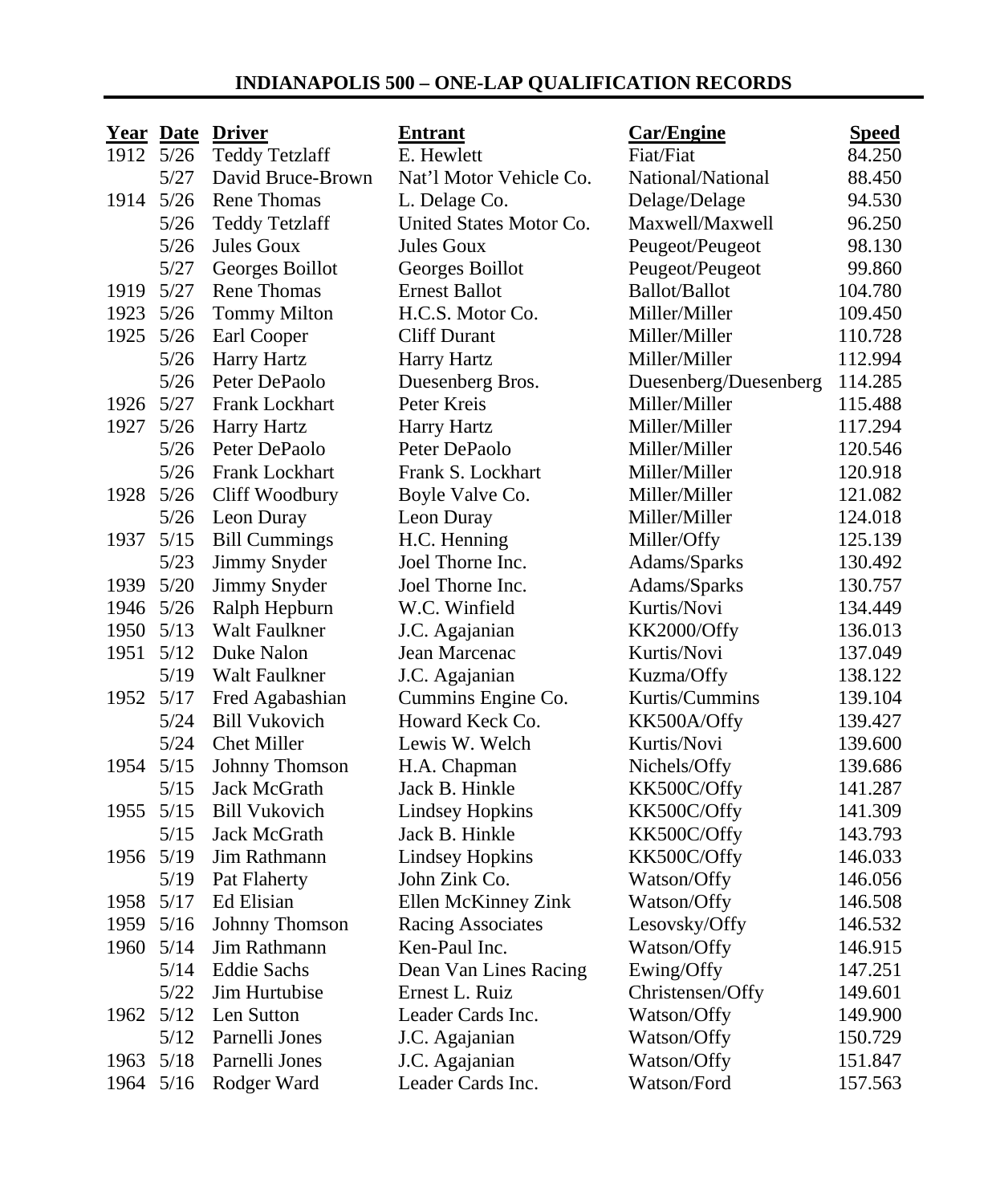|           | 5/16      | <b>Bobby Marshman</b> | <b>Lindsey Hopkins</b>        | Lotus/Ford            | 158.562 |
|-----------|-----------|-----------------------|-------------------------------|-----------------------|---------|
|           | $5/16$    | Jim Clark             | <b>Team Lotus</b>             | Lotus/Ford            | 159.377 |
| 1965      | 5/15      | Mario Andretti        | Auto Techs Inc.               | Brawner/Ford          | 159.405 |
|           | 5/15      | Jim Clark             | <b>Team Lotus</b>             | Lotus/Ford            | 160.973 |
|           | $5/15$    | A.J. Foyt             | <b>Ansted-Thompson Racing</b> | Lotus/Ford            | 161.958 |
| 1966 5/14 |           | George Snider         | <b>Ansted-Thompson Racing</b> | Coyote/Ford           | 163.014 |
|           | 5/14      | Mario Andretti        | Dean Racing Enterprises       | Brawner/Ford          | 166.328 |
| 1967      | 5/13      | Dan Gurney            | All American Racers           | Eagle/Ford            | 167.942 |
|           | 5/13      | Mario Andretti        | Dean Racing Enterprises       | Hawk/Ford             | 169.779 |
| 1968      | 5/18      | Graham Hill           | <b>STP</b> Corporation        | Lotus/Pratt & Whitney | 171.887 |
|           | 5/18      | Joe Leonard           | <b>STP</b> Corporation        | Lotus/Pratt & Whitney | 171.953 |
| 1971      | 5/15      | A.J. Foyt             | <b>Thompson Industries</b>    | Coyote/Ford           | 174.656 |
|           | 5/15      | Mark Donohue          | Penske Racing                 | McLaren/Offy          | 178.607 |
|           | 5/15      | Peter Revson          | McLaren Cars                  | McLaren/Offy          | 179.354 |
| 1972      | $5/14$    | <b>Billy Vukovich</b> | Jerry O'Connell               | Eagle/Offy            | 185.797 |
|           | 5/14      | Joe Leonard           | Vel's Parnelli Jones          | Parnelli/Offy         | 185.950 |
|           | 5/14      | Mario Andretti        | Vel's Parnelli Jones          | Parnelli/Offy         | 188.758 |
|           | 5/14      | Gary Bettenhausen     | Penske Racing                 | McLaren/Offy          | 189.474 |
|           | 5/14      | <b>Bobby Unser</b>    | <b>Olsonite Division</b>      | Eagle/Offy            | 196.678 |
| 1973      | 5/12      | Swede Savage          | <b>Patrick Racing</b>         | Eagle/Offy            | 197.152 |
|           | 5/12      | Johnny Rutherford     | McLaren Cars                  | McLaren/Offy          | 199.071 |
| 1977      | 5/14      | Tom Sneva             | Penske Racing                 | McLaren/Cosworth      | 200.535 |
|           | 1978 5/20 | Tom Sneva             | Penske Racing                 | Penske/Cosworth       | 203.620 |
| 1982 5/15 |           | Kevin Cogan           | Penske Racing                 | Penske/Cosworth       | 204.638 |
|           | 5/15      | <b>Rick Mears</b>     | Penske Racing                 | Penske/Cosworth       | 207.612 |
| 1983      | 5/21      | Teo Fabi              | Forsythe Racing               | March/Cosworth        | 208.049 |
| 1984 5/12 |           | <b>Rick Mears</b>     | Penske Racing                 | March/Cosworth        | 208.502 |
|           | 5/12      | Mario Andretti        | Newman-Haas Racing            | Lola/Cosworth         | 209.687 |
|           | 5/12      | Tom Sneva             | <b>Mayer Motor Racing</b>     | March/Cosworth        | 210.689 |
| 1985      | 5/11      | Scott Brayton         | <b>Brayton Engineering</b>    | March/Buick           | 214.199 |
| 1986 5/10 |           | Danny Sullivan        | Penske Racing                 | March/Cosworth        | 215.755 |
|           | 5/10      | <b>Rick Mears</b>     | Penske Racing                 | March/Cosworth        | 217.581 |
| 1988      | 5/14      | Danny Sullivan        | Penske Racing                 | Penske/Chevy Indy     | 217.749 |
|           | 5/14      | <b>Rick Mears</b>     | Penske Racing                 | Penske/Chevy Indy     | 220.453 |
| 1989      | $5/14$    | Al Unser              | Penske Racing                 | Penske/Chevy Indy     | 223.803 |
|           | 5/14      | <b>Rick Mears</b>     | Penske Racing                 | Penske/Chevy Indy     | 224.254 |
| 1990      | 5/13      | Emerson Fittipaldi    | Penske Racing                 | Penske/Chevy Indy     | 225.575 |
| 1992      | 5/9       | Arie Luyendyk         | Chip Ganassi Racing           | Lola/Ford Cosworth    | 229.305 |
|           | 5/9       | Gary Bettenhausen     | <b>Team Menard</b>            | Lola/Buick            | 229.317 |
|           | 5/9       | Roberto Guerrero      | Kenny Bernstein               | Lola/Buick            | 232.618 |
| 1996      | 5/11      | Davy Jones            | <b>Galles Racing</b>          | Lola/Mercedes Ilmor   | 233.064 |
|           | 5/11      | <b>Tony Stewart</b>   | Team Menard                   | Lola/Menard           | 233.179 |
|           | 5/11      | <b>Scott Brayton</b>  | Team Menard                   | Lola/Menard           | 233.851 |
|           | 5/12      | Arie Luyendyk         | <b>Byrd-Treadway Racing</b>   | Reynard/Ford Cosworth | 237.498 |